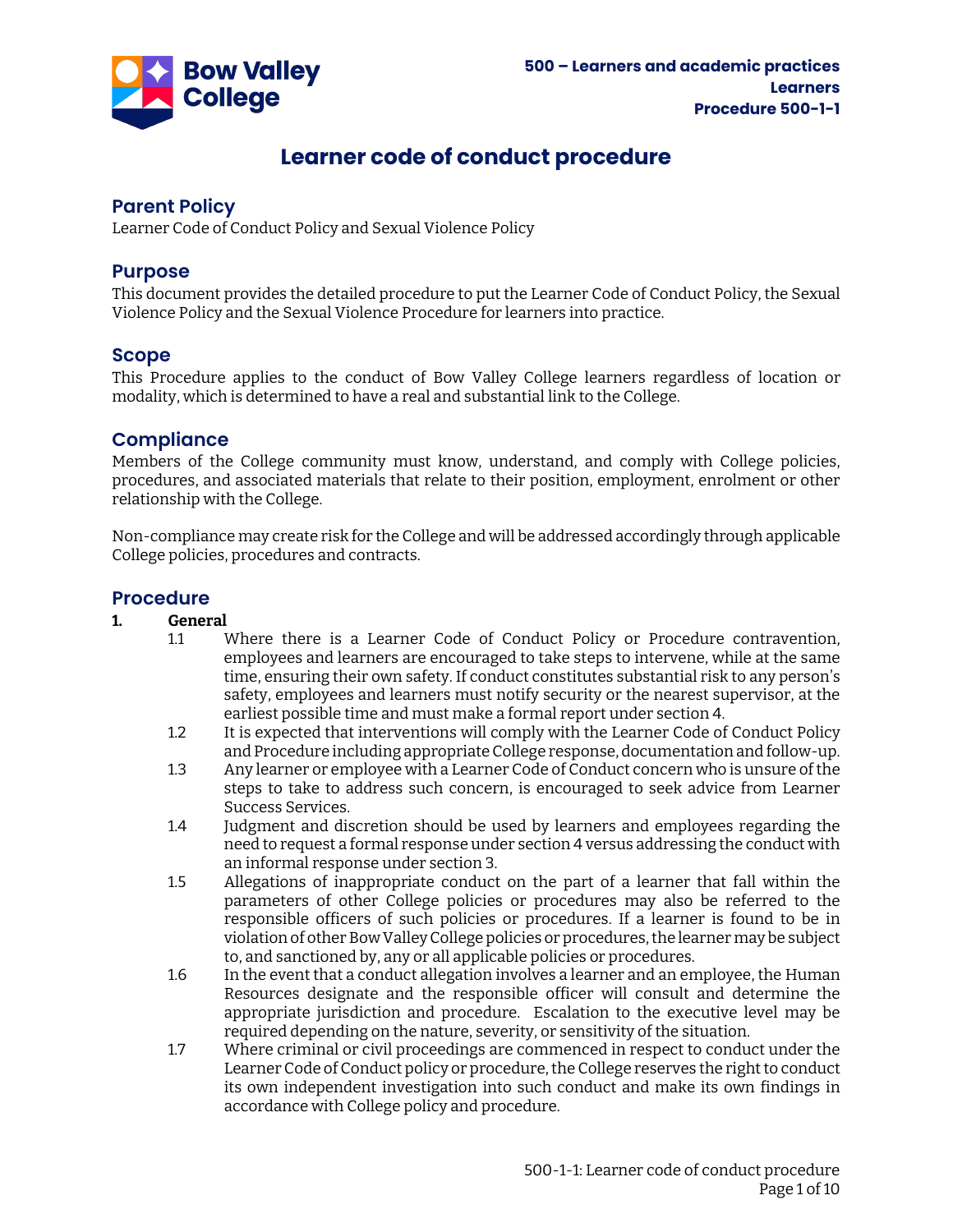

1.8 Where there is an ongoing criminal investigation with respect to conduct under the Learner Code of Conduct Policy or Procedure, the College will cooperate with law enforcement authorities in conducting their investigations, to the extent permitted by law, but need not suspend or cease its internal investigation pending the criminal investigation and prosecution process

## **2. Education**

- 2.1 The College will support and engage in ongoing education initiatives to raise awareness of and compliance with the Policy and Procedure.
- 2.2 The College will support and engage in ongoing initiatives to promote learner mental and physical wellness, will undertake education initiatives to raise awareness of the interconnectedness between learners' overall wellness and conduct, and will provide resources and interventions to mitigate the potential for misconduct.

## <span id="page-1-1"></span>**3. Informal and Immediate Responses**

- 3.1 An informal response may be appropriate when misconduct:
	- 3.1.1 is minor;<br>3.1.2 is not a ris
		- is not a risk to safety;
	- 3.1.3 has not persisted following previous informal responses; and
	- 3.1.4 does not give rise to other concerning conduct.
- 3.2 Learners or employees may contact Learner Success Services to consult and receive support on informal responses to address conflict or concerning behaviours under the Policy. Learner Success Services may outline options for informal response including, but not limited to:
	- 3.2.1 strategies for complainants to address respondents directly; and
	- 3.2.2 strategies for employees to support learners in addressing conflict or concerning behaviours that occur between learners.
- 3.3 A verbal warning or request that the conduct stop may be used as an informal or immediate response.
- 3.4 As part of an informal response, employees are encouraged to identify and discuss supports with the learners involved as a way of being proactive in preventing future breaches of policies and procedures.
- 3.5 In instances where a learner's conduct poses an imminent risk to safety or impedes another learner's fitness to learn/participate, the immediate response by an employee may include dismissing a learner from a class or from a facility for a period of up to one working day. In such instances, a formal report under sectio[n 4](#page-1-0) is required and further interim measures under section [4](#page-1-0) may be imposed.
- 3.6 Taking and maintaining an informal written record of isolated incidents is recommended to demonstrate an observable pattern of conduct when making a request for a formal response.

## <span id="page-1-0"></span>**4. Formal Responses**

- 4.1 Reporting
	- 4.1.1 Members of the College community can request a formal response by the College by submitting a formal report to Learner Success Services. A formal report should include, where possible,
		- 4.1.1.1 the nature and particulars of the allegation, including the name of the respondent, if known;
		- 4.1.1.2 name of the complainant and contact information, unless the complainant wishes to remain anonymous;
		- 4.1.1.3 names of potential witnesses; and
		- 4.1.1.4 relevant evidence and supporting documentation.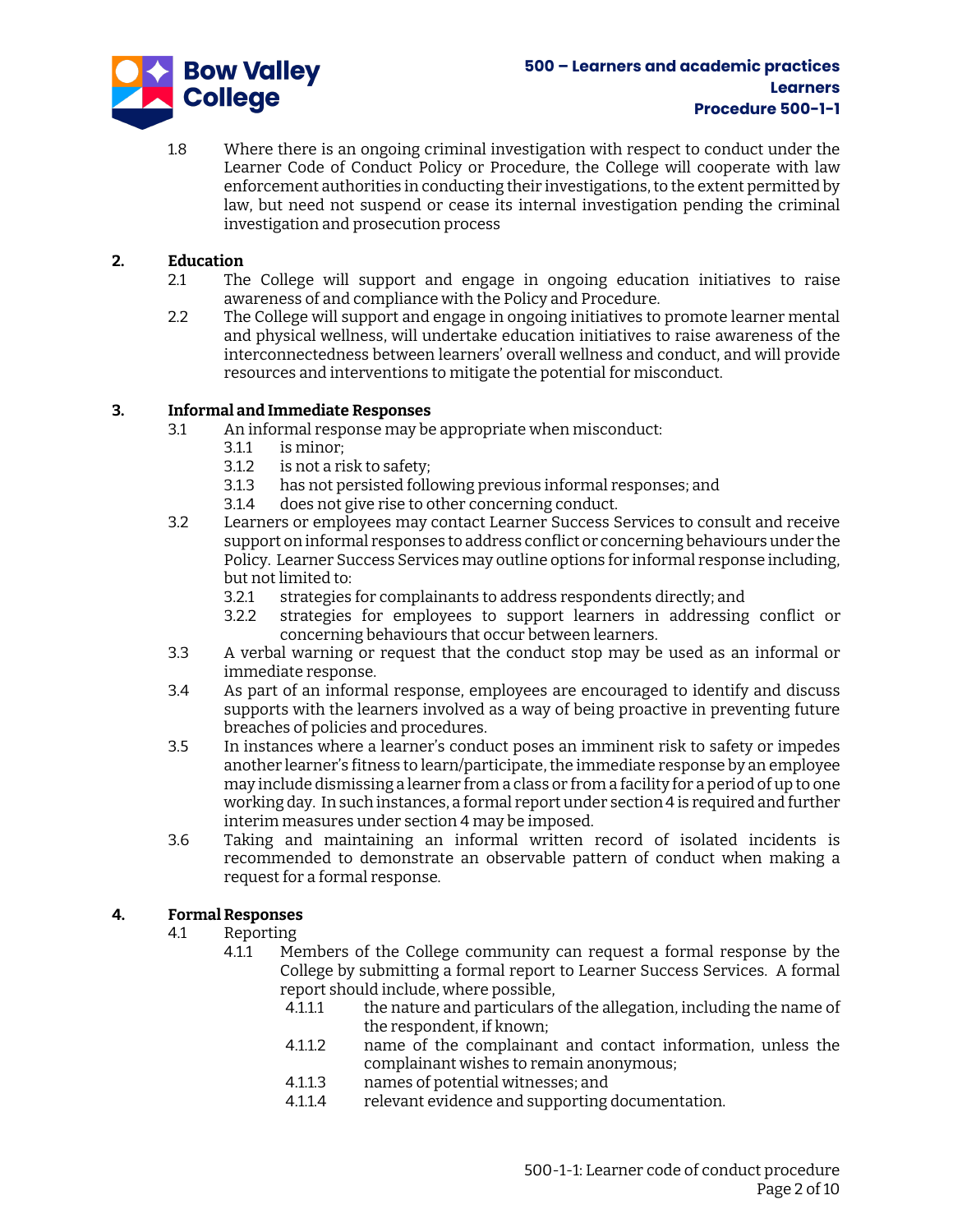



- 4.1.2 A formal response is appropriate when the alleged misconduct
	- 4.1.2.1 is significant;
	- 4.1.2.2 poses a risk to safety;<br>4.1.2.3 persists following pre
		- 4.1.2.3 persists following previous informal responses; or
	- 4.1.2.4 gives rise to other concerning conduct.
- 4.1.3 Formal response, resulting from the submission of a formal report, shall be dealt with expeditiously (considering the nature of the alleged conduct) in accordance with the outlined procedures.
- 4.1.4 Formal reports may be submitted anonymously, but complainants should be aware that this may limit the ability of the College to investigate, review and resolve the formal report.
- 4.1.5 Upon receipt, a Learner Success Services designate will evaluate the formal report to determine if:
	- 4.1.5.1 the allegation should be addressed with an informal response under section [3](#page-1-1) or if a formal response will proceed under this sectio[n 4,](#page-1-0) in which case Learner Success Services will designate an investigator, and
	- 4.1.5.2 interim measures under sectio[n 4.2.3](#page-2-0) are warranted.
- 4.1.6 The Responsible Officer may designate one or more persons to act as: decision maker; investigator; coordinator; or one or more of such roles.
- 4.1.7 A Learner Success Services designate (the "coordinator") will manage and implement interim measures and formal response.
- <span id="page-2-0"></span>4.2 Interim Measures
	- 4.2.1 Respondents, complainants and other people may be afforded or subject to one or more interim measures, as determined by the decision maker, while the allegation is being investigated or decided as reasonably necessary to maintain the health and safety of the College community and learners' fitness to learn/participate.
	- 4.2.2 Any person may request interim measures prior to a decision.
	- 4.2.3 Interim measures may include, but are not limited to:
		- 4.2.3.1 *Change in class schedule or delivery modality*;
		- 4.2.3.2 *Amended Access to Services*: A change in access to auxiliary services, apart from classroom/instructional activities, including but not limited to, food services, registrarial services, Learner Success Services, library services, parking services and bookstore services;
		- 4.2.3.3 *No Contact*: A learner may be required to have no contact with specified persons;
		- 4.2.3.4 *Amended Access to Campus Locations*: A respondent may be restricted from any or all campus location(s).
	- 4.2.4 Interim measures will be clearly outlined in writing to relevant members of the College community. Relevant members of the College community must comply with interim measures.
	- 4.2.5 Learners will be provided with information and referrals to support resources if appropriate.
- <span id="page-2-1"></span>4.3 Investigation
	- 4.3.1 The investigator will provide reasonable information about the investigation process to all parties involved in an investigation, including to complainants and respondents.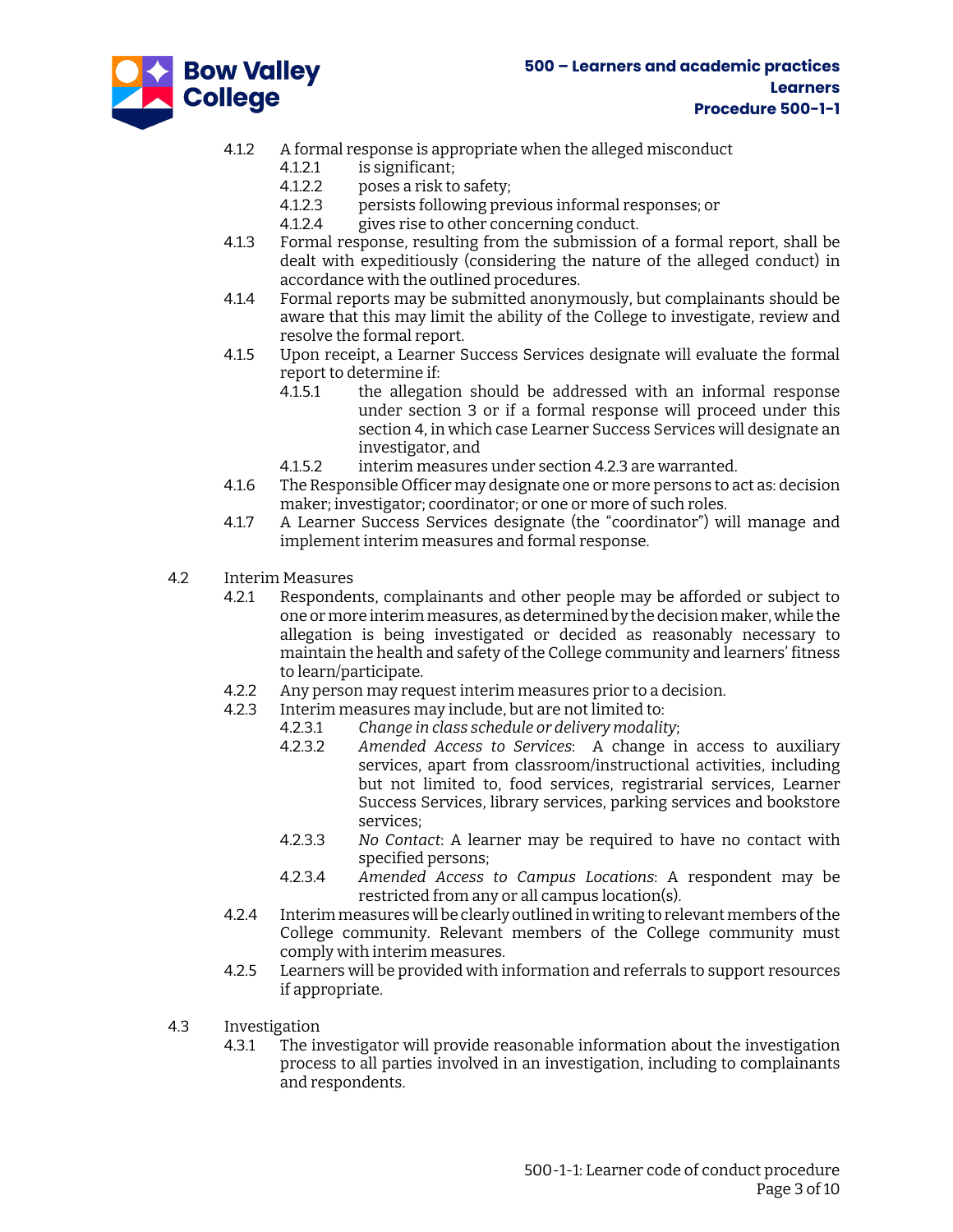

- 4.3.2 The investigator will give the respondent reasonable notice of the investigation, reasonable details of the allegations and relevant evidence, including supporting documentation, against the respondent, an opportunity to respond to the allegations and evidence and an opportunity to make submissions as to the factors to be considered under sectio[n 4.5.2.](#page-4-0)
- 4.3.3 The investigator:
	- 4.3.3.1 will reasonably gather and review relevant information;
	- 4.3.3.2 may conduct interviews with complainants, employees, learners, and other relevant persons; and
	- 4.3.3.3 may consult with other employees who are knowledgeable in a specific area of the College or in a topic related to the alleged breach to provide contextual information.
- 4.3.4 The investigator may make recommendations to the decision maker as to appropriate interim measures or the appointment of a committee.
- 4.3.5 Upon completion of the investigation, the investigator will prepare an investigator's report detailing the information obtained, the source of such information, a decision as to whether the alleged breach or breaches were established on a balance of probabilities including reasons for such decision, the severity of the breach, aggravating or mitigating circumstances, the respondent's acknowledgements and commitments with respect to the breach if applicable, and, in the case where the investigator is not the responsible officer, a non-binding recommendation for an informal response under sectio[n 3,](#page-1-1) a warning or sanction under sectio[n 5,](#page-7-0) or neither.
- 4.3.6 A respondent who withdraws from studies at the College or cancels their application to the College or who refuses to participate in the investigation, will continue to be subject to the process of investigation, decision and sanction(s).
- 4.3.7 It is prohibited to make a formal report without reasonable justification, vexatiously or maliciously.
- 4.3.8 If it appears to the investigator that the formal report is made without reasonable justification or is vexatious or malicious, the investigator will report that to the coordinator, who may coordinate disciplinary action where such reports are shown to be made malicious, fraudulent or vexatious.
- 4.3.9 It is prohibited to threaten or retaliate against a complainant or any other individual for:
	- 4.3.9.1 complying with the obligations under any policy or procedure;
	- 4.3.9.2 pursuing rights under any policy or procedure, including but not limited to, making, intending to make or supporting a disclosure or formal report, or pursuing other legal remedies, including through the *Alberta Human Rights Act*, the *Criminal Code of Canada* or civil litigation;
	- 4.3.9.3 participating or cooperating in an investigation under any policy or procedure; or
	- 4.3.9.4 associating with someone who has done one of the above.
- 4.4 Decision Making
	- 4.4.1 The decision maker or the committee (as referenced in section [4.4.2](#page-4-1) below), will review the investigator's report and may:
		- 4.4.1.1 rely on the evidence in the investigator's report;
		- 4.4.1.2 conduct their/its own investigation, in which case the provisions of section [4.3](#page-2-1) shall apply to such investigation, with appropriate modifications; or
		- 4.4.1.3 both, and may: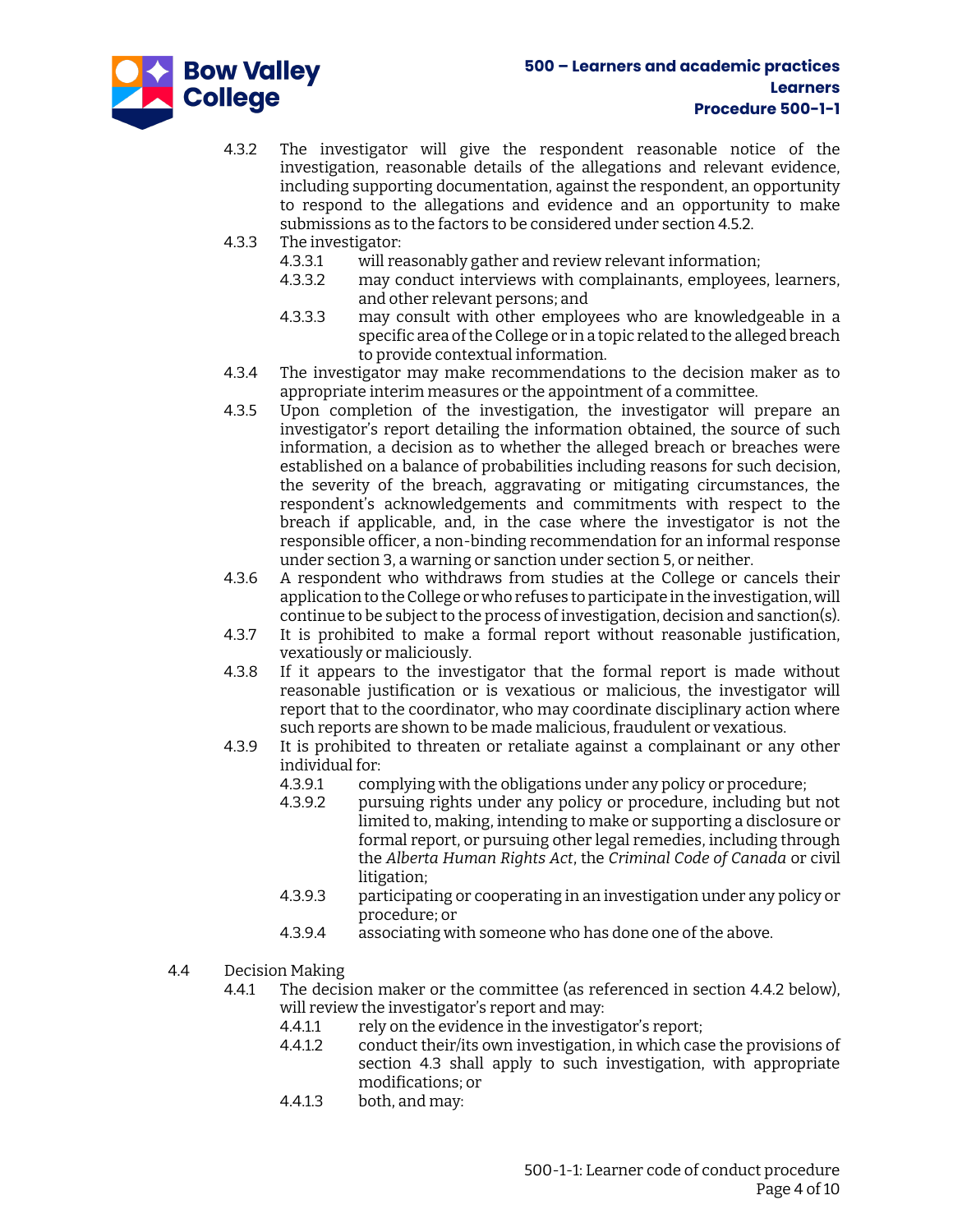

- 4.4.1.3.1 rely on the investigator's decision that there was or was not a breach established on a balance of probabilities; or
- 4.4.1.3.2 substitute their/its own decision if the investigator's decision is not supported by the evidence.
- 4.4.1.3.3 provide an opportunity for the respondent to make a final direct representation.
- <span id="page-4-1"></span>4.4.2 The responsible officer may refer the matter to a committee for any reason, including:
	- 4.4.2.1 the allegation is of a severe breach of policy or procedure;
	- 4.4.2.2 the allegation may potentially have a severe effect on the respondent, including the possibility of a severe sanction under College policies or procedures; or
	- 4.4.2.3 the decision is likely to have a significant policy-making effect.
- 4.4.3 A committee will be selected by the responsible officer or delegate and must include the responsible officer or delegate as Chair (or other person designated by the accountable officer in the event that the report involves the responsible officer), a learner, and two other Director/Manager/Dean/Associate Dean level personnel who are not involved with the alleged breach. If the formal report involves a respondent who is in the process of applying to a College program or course and has not yet been registered, the Director, Enrolment Services and Registrar will serve as one of the committee members. The responsible officer or delegate will provide the committee applicable conduct reports, the investigator's report (if any), supporting documentation, and any other relevant and material information or records to the committee.
- <span id="page-4-0"></span>4.5 Investigative Outcomes
	- 4.5.1 Insufficient Evidence. If a breach of the Policy or Procedure is not established on a balance of probabilities, the formal report will be dismissed, the respondent will not be subject to warnings or sanctions, and any interim measures under section [4](#page-1-0) will be immediately terminated. Reasonable accommodations for respondents, complainants and other persons may be considered by the College upon request.
	- 4.5.2 Sufficient Evidence. If a breach of the Policy or Procedure is established on a balance of probabilities, the decision maker or committee, with consideration to all relevant circumstances, including any investigator's non-binding recommendations, and considering:
		- 4.5.2.1 the safety of the College community;
		- 4.5.2.2 any identified support needs of complainants and respondents;
		- 4.5.2.3 restorative justice principles, where appropriate;
		- 4.5.2.4 interim measures which have been applied to the learner prior to responses;
		- 4.5.2.5 the severity of the breach;
		- 4.5.2.6 aggravating or mitigating circumstances; and
		- 4.5.2.7 the respondent's acknowledgement and commitments with respect to the breach,

shall impose one or more of the following:

- 4.5.2.8 an informal response under section [3](#page-1-1) to be administered by a Learner Success Services delegate;
- 4.5.2.9 an appropriate warning under sectio[n 4.5.3;](#page-5-0)
- 4.5.2.10 an appropriate sanction or sanctions under section [4.5.3,](#page-5-0) not including a ban;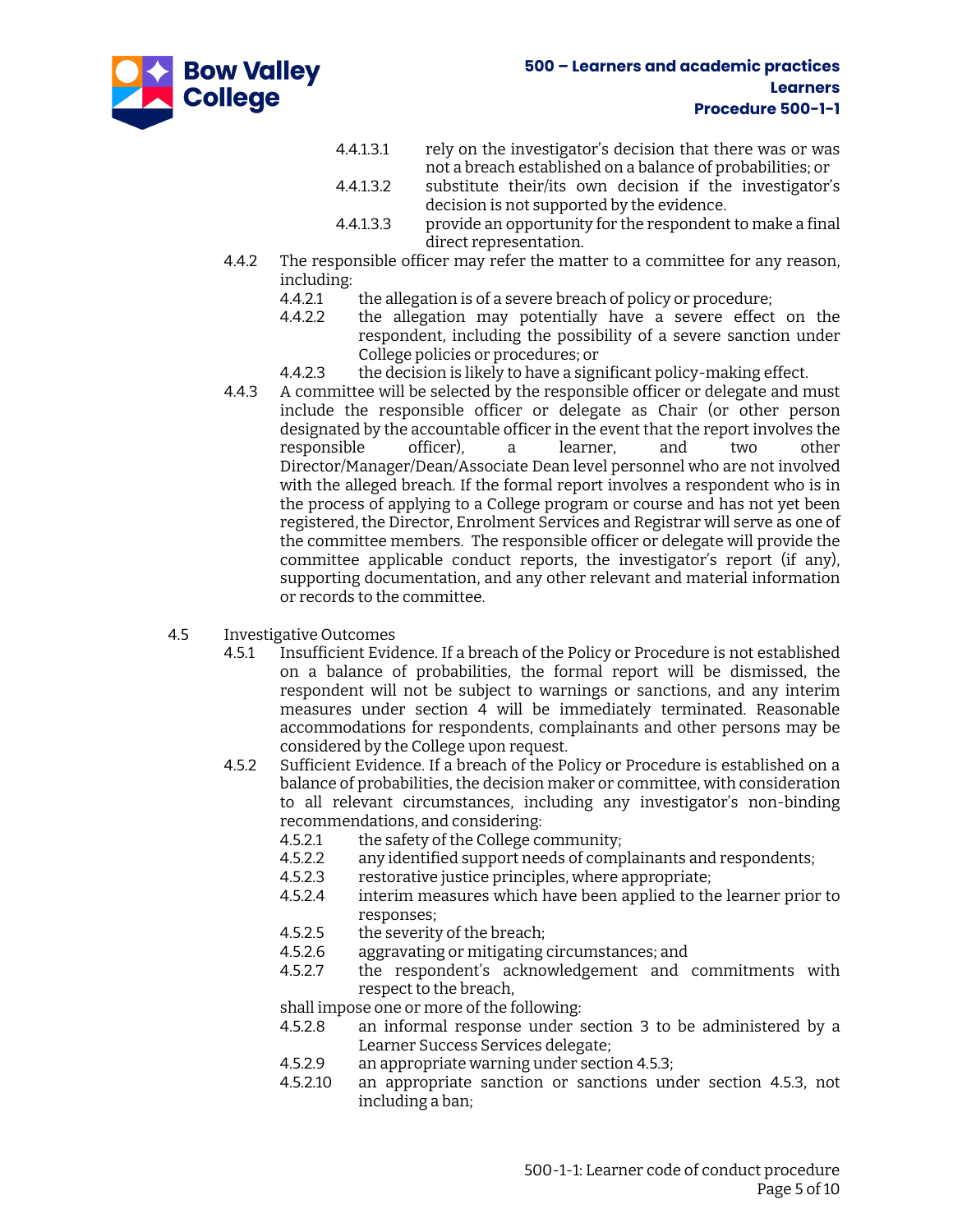

- 4.5.2.11 a recommendation to the responsible officer to ban the respondent from any or all College campuses or locations. In the event the responsible officer refuses the recommendation, the matter shall be referred-back to determine a substitute sanction or sanctions;
- 4.5.2.12 alternative measures under section [4.5.3;](#page-5-0) or
- 4.5.2.13 any two or more of the above.
- <span id="page-5-0"></span>4.5.3 Warnings or Sanctions.
	- 4.5.3.1 *Warnings*. A written warning regarding compliance with the applicable Policy and Procedure including a statement outlining the conduct that is in violation of the Policy, a demand that the conduct cease and a warning that future violations may result in more serious consequences.
	- 4.5.3.2 *Sanctions*. Sanctions may include, one or more of those listed below:
		- 4.5.3.2.1 *Suspension*: Suspension for a specified period of time from a course or courses, a program, a School, or the College, in which case the respondent will be withdrawn or denied admission/registration, as appropriate.
		- 4.5.3.2.2 *Expulsion*: Permanent expulsion from a specific program, a School, or the College with no right to apply for readmission in which case the respondent will be withdrawn and/or denied admission/registration as appropriate.
		- 4.5.3.2.3 *Service Refusal*: A temporary restriction of or denial of access to auxiliary services, apart from classroom/instructional activities, including but not limited to food services, registrarial services, Learner Success Services, library services, parking services, and bookstore services.
		- 4.5.3.2.4 *Payment of fine/restitution*: A financial penalty or monetary reimbursement for loss, damage or destruction, to be paid by a specified date. If the penalty is not paid on time, a suspension or service refusal may be imposed, pending payment in full.
		- 4.5.3.2.5 *Application Refusal*: In the case where the respondent is an applicant, their active application may be closed and they may be denied the opportunity to apply or register for a specified period of time, or permanently, from courses, programs, Schools, or the College.
		- 4.5.3.2.6 *Campus Restriction/Ban*: When a respondent has demonstrated conduct that is seen to be a safety risk, the respondent may be restricted or banned from any or all College campuses or locations. Respondents may only be restricted or banned from a campus or location by the responsible officer or higher.

## 4.5.3.3 *Alternative Measures*.

4.5.3.3.1 With the consent of the decision maker or committee, as the case may be; the respondent; and any person directly and substantially affected by a breach or breaches, a sanction may consist of or include alternative measures.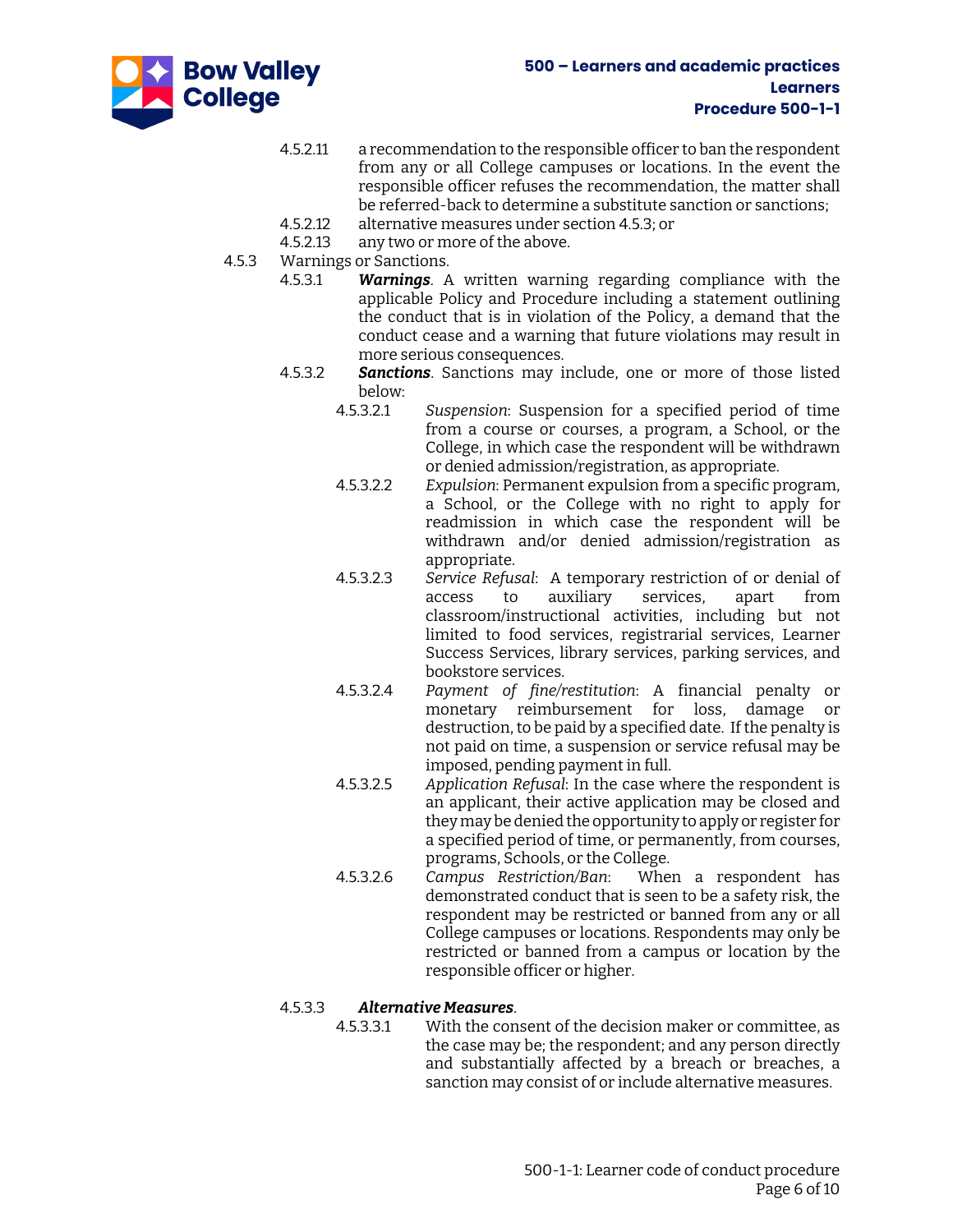

- 4.5.3.3.2 Any of the parties mentioned above may withdraw consent at any time.
- 4.5.3.3.3 Alternative measures may incorporate principles of restorative justice including a written or oral apology; community service; an educational assignment such as a reflective essay, or participation in a College program, a workshop, or webinar. Alternative measures may also include Indigenous cultural elements including Elders, knowledge keepers, ceremony or a healing circle.
- 4.5.3.3.4 The decision maker, committee or respondent may propose alternative measures including details of the proposed process, timing and parties involved.
- 4.5.3.3.5 Alternative measures are complete if, following the process, the decision maker or committee, as the case may be, determines the process was successful; and all parties involved communicate to the decision maker or committee, as the case may be, that the process was successful.
- 4.5.3.3.6 If any party withdraws consent or if alternative measures are not completed, the matter shall be referred-back to the decision maker or committee to determine a substitute sanction or sanctions.

## <span id="page-6-0"></span>4.6 **Communication**

- 4.6.1 The respondent shall be provided written notice of the decision as to whether a breach occurred; any informal response, warning or sanction which is imposed; a statement indicating that decisions may be appealed through the Learner Appeal Policy, subject to sectio[n 5,](#page-7-0) and a copy of that policy must also be included in the notice.
- 4.6.2 Subject to section [4.6.1,](#page-6-0) only the information required for the designated personnel to perform sanctions will be communicated, including to:
	- 4.6.2.1 the relevant Academic Dean/Associate Dean;
	- 4.6.2.2 the Director of Enrolment Services and Registrar for relevant withdrawals and suspension of registration privileges and annotation on the permanent academic record in accordance with applicable policy;
	- 4.6.2.3 College security in the case of a, restriction or ban and, where necessary to facilitate security system changes, a withdrawal or suspension; and
	- 4.6.2.4 the Students' Association of Bow Valley College in the case of a suspension, withdrawal or restriction that directly impacts the operations of the Students Association.
- 4.6.3 The complainant(s) will be provided with information about the investigation process, if applicable, including the name of the investigator assigned, a summary of the allegations to be investigated, a summary of the steps taken by the investigator, and the dates the investigation started and ended; and
- 4.6.4 With respect to only the complainant(s) under the Sexual Violence Policy; or the Learner Code of Conduct Policy, in cases where the complainant was directly and substantially affected by the alleged conduct the complaint will be provided:
	- 4.6.4.1 information about whether the investigator determined that the claim had sufficient or insufficient evidence; and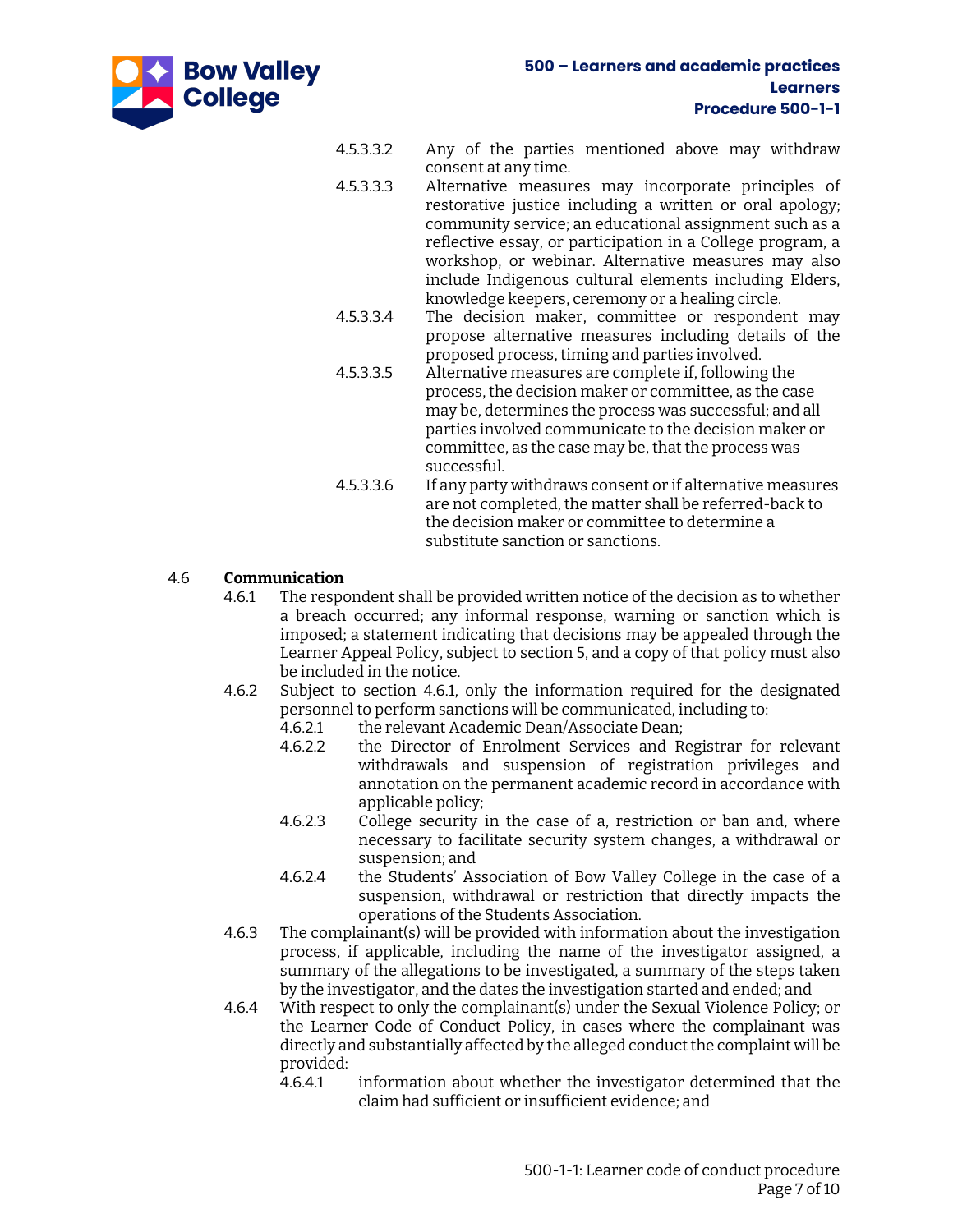

- 4.6.4.2 a description of any restriction, ban or "no contact" order or other final or interim corrective measure that directly affects the complainant.
- 4.6.5 Formal communications of decision will be monitored by the responsible officer/delegate to review clarity, consistency and adherence to Policy and Procedure.
- 4.7 Documentation
	- 4.7.1 All formal reports, supporting documentation and written communications will be maintained in a secure learner conduct record separate from the permanent academic record.
	- 4.7.2 While detailed documentation and/or reports will be maintained separately, the permanent academic record will have a notation that indicates the existence of such a learner conduct record.
	- 4.7.3 Respondents who have been suspended, withdrawn, banned or had application/registration privileges refused unde[r 4.5.3](#page-5-0) for disciplinary reasons will have this documented on their academic transcript or other academic records and the relevant learner conduct record will be added to the permanent academic record.
	- 4.7.4 Reports and documentation will be kept confidential to the degree permitted by law and in accordance with College policies.

#### <span id="page-7-0"></span>**5.** Appeals

5.1 Learners may appeal decisions related to the Policy through the Learner Appeal Policy.

## **Definitions**

#### **Balance of probabilities**:

The standard applied wherein the evidence as a whole shows that the allegation is more likely to be true than not.

#### **Board of Governors**:

Members of the governing body of the College who have been appointed by an Order in Council of the Province of Alberta or by Ministerial Order by the Minister responsible for Post-Secondary Education, in accordance with the Alberta Post-Secondary Learning Act.

#### **Complainant**:

Any person who has reason to believe a learner has breached the Policy and Procedure, and who initiates any response under this Procedure.

#### **College community**:

All learners, employees, elders, independent contractors, suppliers, volunteers, visitors and members of the Board of Governors of the College while they are either on or using College property, participating in College programs and activities or involved in the business or affairs of the College, on or off College premises.

#### **Fit to learn/participate**:

Ability to safely and appropriately engage in College sanctioned activities.

#### **Formal report**:

A written or verbal statement regarding an allegation of a breach of the Learner Code of Conduct Policy or associated Procedure or Sexual Violence Policy or associated Procedure by a complainant seeking recourse in accordance with the relevant policy or procedure.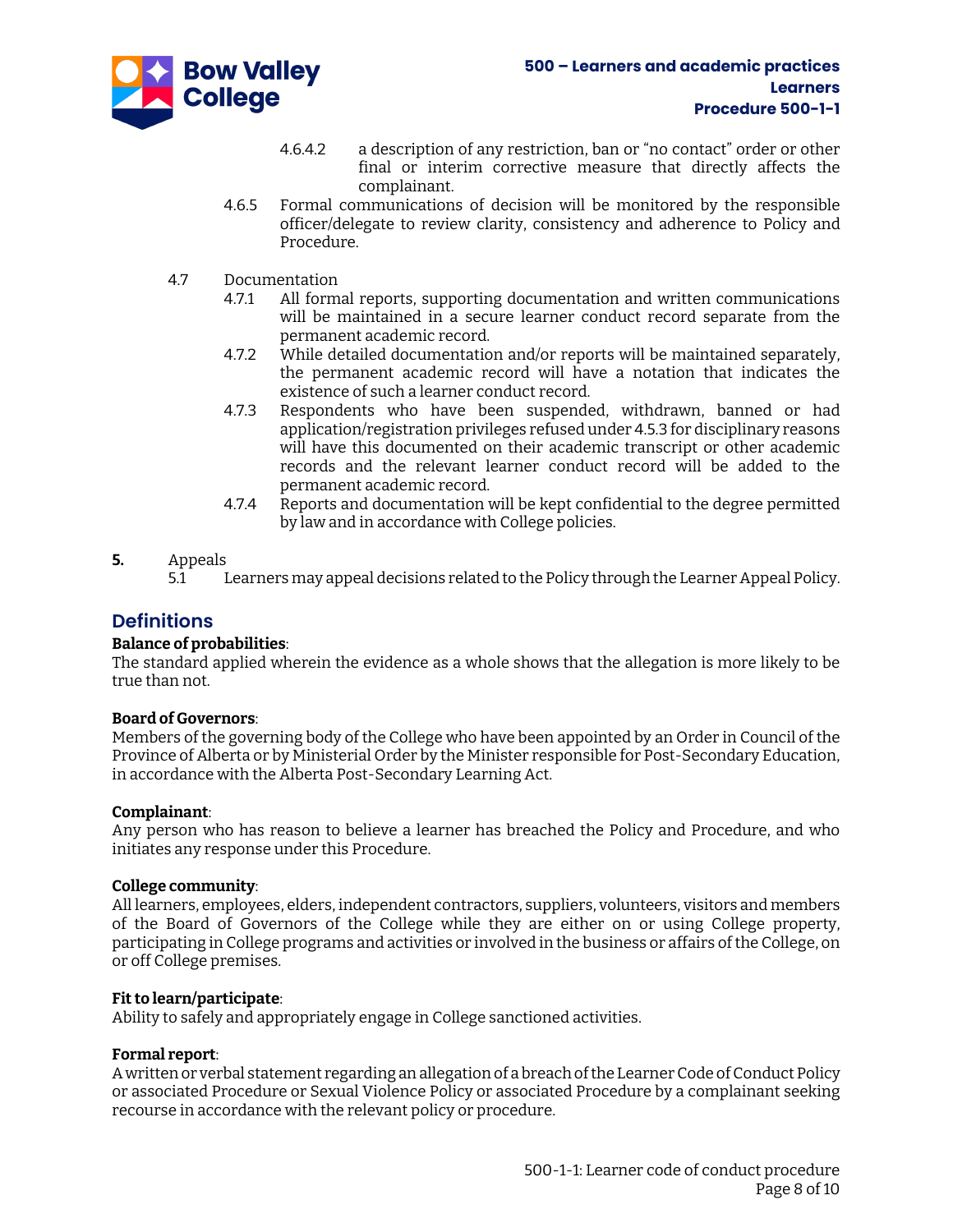

#### **Interim measures**:

Non-disciplinary conditions that the College may reasonably impose when a learner is alleged to have breached the Learner Code of Conduct or Sexual Violence Policy/Procedure.

#### **Learner**:

A person who is currently registered as a learner at the College whether or not for credit. For the purposes of this document, "learner" shall be used synonymously for applicants and, learners, unless otherwise noted.

#### **Learner conduct record**:

Learner Code of Conduct Policy and Procedure reports and other documentation including emails outlining violations of the Policy that are held, securely, by Learner Success Services, and separate from the permanent academic record. Only in cases where a sanction involves suspension, expulsion, or campus banning may the two records be joined. In all other cases, academic and disciplinary records are held separately.

#### **Permanent academic record**:

The perpetual record of a learner's academic program and performance at the College. Such records are the source of transcripts generated at a learner's request.

#### **Respondent**:

The person alleged to have breached the Learner Code of Conduct Policy or Procedure or Sexual Violence Policy or Procedure.

#### **Safety**:

Circumstances in which all persons are free from violence and otherwise not likely to suffer physical, emotional or psychological trauma or injury.

#### **Sanctions**:

The penalties that act to ensure compliance or conformity with the Learner Code of Conduct Policy or Procedure or Sexual Violence Policy or Procedure where there is sufficient evidence to support an allegation.

#### **Violence**:

Attempted, threatened or actual conduct of a person that is intended to cause, causes, or is likely to cause, physical, emotional or physiological trauma or injury.